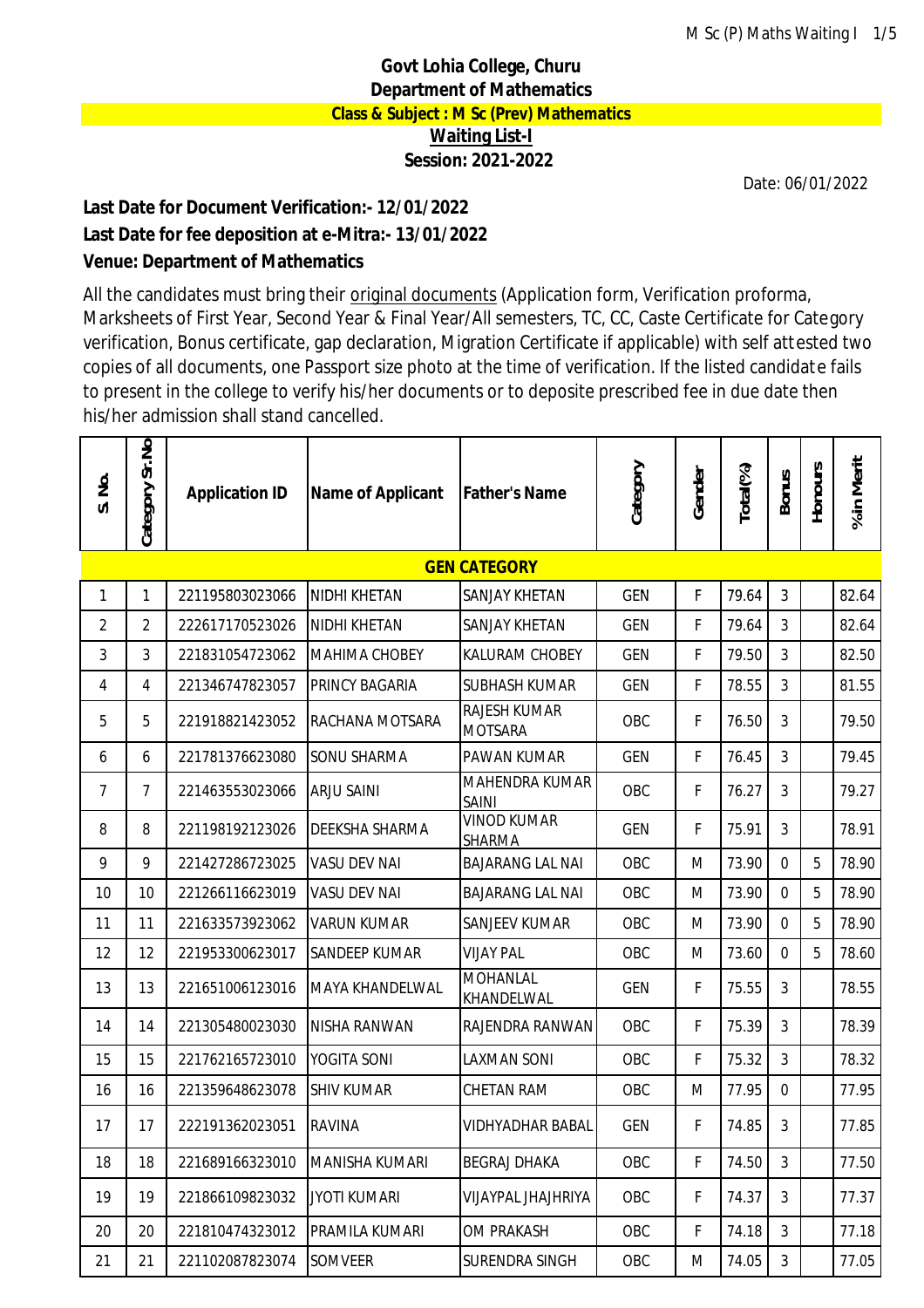M Sc (P) Maths Waiting I 2/5

| 22 | 22 | 221828424223036 | <b>DIVYA</b>            | <b>MULA RAM</b>                        | OBC        | F           | 74.00 | 3              |   | 77.00 |
|----|----|-----------------|-------------------------|----------------------------------------|------------|-------------|-------|----------------|---|-------|
| 23 | 23 | 221140792523047 | <b>RUKSANA BANO</b>     | <b>ASAGAR KHAN</b>                     | OBC        | $\mathsf F$ | 74.00 | $\mathfrak{Z}$ |   | 77.00 |
| 24 | 24 | 221733441023071 | <b>PRITI VERMA</b>      | <b>ASHOK KUMAR</b><br><b>VERMA</b>     | OBC        | F           | 73.91 | 3              |   | 76.91 |
| 25 | 25 | 221567491323040 | <b>KALPANA PRAJAPAT</b> | <b>HANUMAN PRASAD</b>                  | OBC        | F           | 73.81 | 3              |   | 76.81 |
| 26 | 26 | 221355554023094 | KALPANA PRAJAPAT        | HANUMAN PRASAD                         | OBC        | $\mathsf F$ | 73.81 | 3              |   | 76.81 |
| 27 | 27 | 221658824123099 | <b>PAYAL JANGIR</b>     | <b>DEWAKEE NANDAN</b><br>JANGIR        | <b>GEN</b> | F           | 73.77 | 3              |   | 76.77 |
| 28 | 28 | 222128645023040 | <b>BHAJAN LAL</b>       | <b>BHOOP SINGH</b>                     | OBC        | M           | 76.64 | $\mathbf{0}$   |   | 76.64 |
| 29 | 29 | 221104962023075 | MS VINEETA KUMARI       | <b>RAJPAAL</b>                         | OBC        | F           | 73.41 | $\mathfrak{Z}$ |   | 76.41 |
| 30 | 30 | 221776767023035 | <b>ANKITA KUMARI</b>    | <b>DHARMVEER</b>                       | OBC        | F           | 73.09 | 3              |   | 76.09 |
| 31 | 31 | 222884192223087 | <b>SURENDRA KUMAR</b>   | <b>RAJVEER</b>                         | OBC        | M           | 72.91 | 3              |   | 75.91 |
| 32 | 32 | 221319843023062 | ANCHAL                  | <b>SUNIL KUMAR</b>                     | OBC        | $\mathsf F$ | 72.64 | 3              |   | 75.64 |
| 33 | 33 | 221379871823099 | <b>PAYAL JANGID</b>     | <b>BHANWAR LAL</b><br><b>JANGID</b>    | OBC        | F           | 72.36 | 3              |   | 75.36 |
| 34 | 34 | 221206382323098 | <b>MS RITU</b>          | SUBHASH CHANDRA                        | OBC        | F           | 71.94 | 3              |   | 74.94 |
| 35 | 35 | 221172456423047 | <b>HARSH PAREEK</b>     | <b>KRISHNA MURARI</b><br><b>PAREEK</b> | <b>GEN</b> | M           | 74.91 | $\Omega$       |   | 74.91 |
| 36 | 36 | 222843307723091 | <b>URMILA ACHARA</b>    | <b>RAKESH KUMAR</b>                    | OBC        | F           | 71.70 | $\mathfrak{Z}$ |   | 74.70 |
| 37 | 37 | 221743384723060 | POOJA PRAJAPAT          | <b>MOHAN LAL</b><br>PRAJAPAT           | OBC        | F           | 71.68 | 3              |   | 74.68 |
| 38 | 38 | 221482696223041 | KALPANA DULAR           | SATYAVEER DULAR                        | OBC        | F           | 71.64 | 3              |   | 74.64 |
| 39 | 39 | 221578391523056 | <b>AMIT KUMAR</b>       | Suresh Kumar                           | OBC        | M           | 69.50 | $\mathbf{0}$   | 5 | 74.50 |
| 40 | 40 | 221546348623039 | RAJENDRA KUMAR          | RAMLAL                                 | OBC        | M           | 74.50 | $\mathbf{0}$   |   | 74.50 |
| 41 | 41 | 221933398723082 | <b>ANIL KUMAR</b>       | SHIV NARAYAN                           | OBC        | M           | 74.45 | $\mathbf{0}$   |   | 74.45 |
| 42 | 42 | 221711920023056 | <b>SATISH KUMAR</b>     | <b>MADAN MOHAN</b>                     | OBC        | M           | 74.37 | 0              |   | 74.37 |
| 43 | 43 | 221836478123063 | ANNU                    | <b>HOSHIYAR SINGH</b>                  | OBC        | F           | 71.28 | 3              |   | 74.28 |
| 44 | 44 | 221839906423081 | <b>SHANKAR LAL</b>      | <b>BHAIRA RAM</b>                      | OBC        | M           | 74.05 | $\Omega$       |   | 74.05 |
| 45 | 45 | 221937504623011 | <b>SHANKAR LAL</b>      | <b>BHAIRA RAM</b>                      | OBC        | M           | 74.05 | $\mathbf{0}$   |   | 74.05 |
| 46 | 46 | 221185859723079 | <b>KARAN SINGH</b>      | VIJAY SINGH                            | <b>GEN</b> | M           | 73.79 | $\Omega$       |   | 73.79 |
| 47 | 47 | 221122905723075 | URMILA KUMARI           | <b>NEMICHAND</b><br><b>BENIWAL</b>     | OBC        | F           | 70.79 | 3              |   | 73.79 |
| 48 | 48 | 221829142523011 | <b>MAYA JOSHI</b>       | DEVKARAN JOSHI                         | <b>GEN</b> | F           | 70.67 | 3              |   | 73.67 |
| 49 | 49 | 221731514723063 | <b>MONIKA</b>           | <b>VIJENDRA SINGH</b>                  | OBC        | $\mathsf F$ | 68.67 | 5              |   | 73.67 |
| 50 | 50 | 221295048723088 | <b>KIRTI PRAJAPAT</b>   | SATYA PRAKAASH<br>PRAJAPAT             | OBC        | F           | 70.59 | 3              |   | 73.59 |
| 51 | 51 | 221547934723086 | <b>SUNITA</b>           | <b>RAJPAL</b>                          | OBC        | F           | 70.55 | 3              |   | 73.55 |
| 52 | 52 | 221799812223048 | <b>ARCHANA KUMARI</b>   | NEMICHAND                              | OBC        | F           | 70.55 | 3              |   | 73.55 |
| 53 | 53 | 221297303823011 | <b>NAVITA VERMA</b>     | OMPRAKASH                              | OBC        | F           | 70.48 | 3              |   | 73.48 |
| 54 | 54 | 221577765023067 | PRIYANKA PRAJAPAT       | <b>SOHAN LAL</b>                       | OBC        | $\mathsf F$ | 70.41 | 3              |   | 73.41 |
| 55 | 55 | 221333687223096 | HIMANSHI SINGHAL        | <b>SURENDER SINGHAL</b>                | <b>GEN</b> | F           | 70.41 | 3              |   | 73.41 |
| 56 | 56 | 221801552923014 | MOHIT SWAMI             | <b>BASANT SWAMI</b>                    | OBC        | M           | 73.32 | $\mathbf 0$    |   | 73.32 |
| 57 | 57 | 221985554023040 | <b>SAMEER KURESHI</b>   | <b>MAINUDDIN</b><br><b>KURESHI</b>     | OBC        | M           | 73.32 | $\Omega$       |   | 73.32 |
| 58 | 58 | 221110178123047 | <b>MANISHA SAINI</b>    | <b>MANOJ KUMAR</b><br>SAINI            | OBC        | $\mathsf F$ | 70.24 | 3              |   | 73.24 |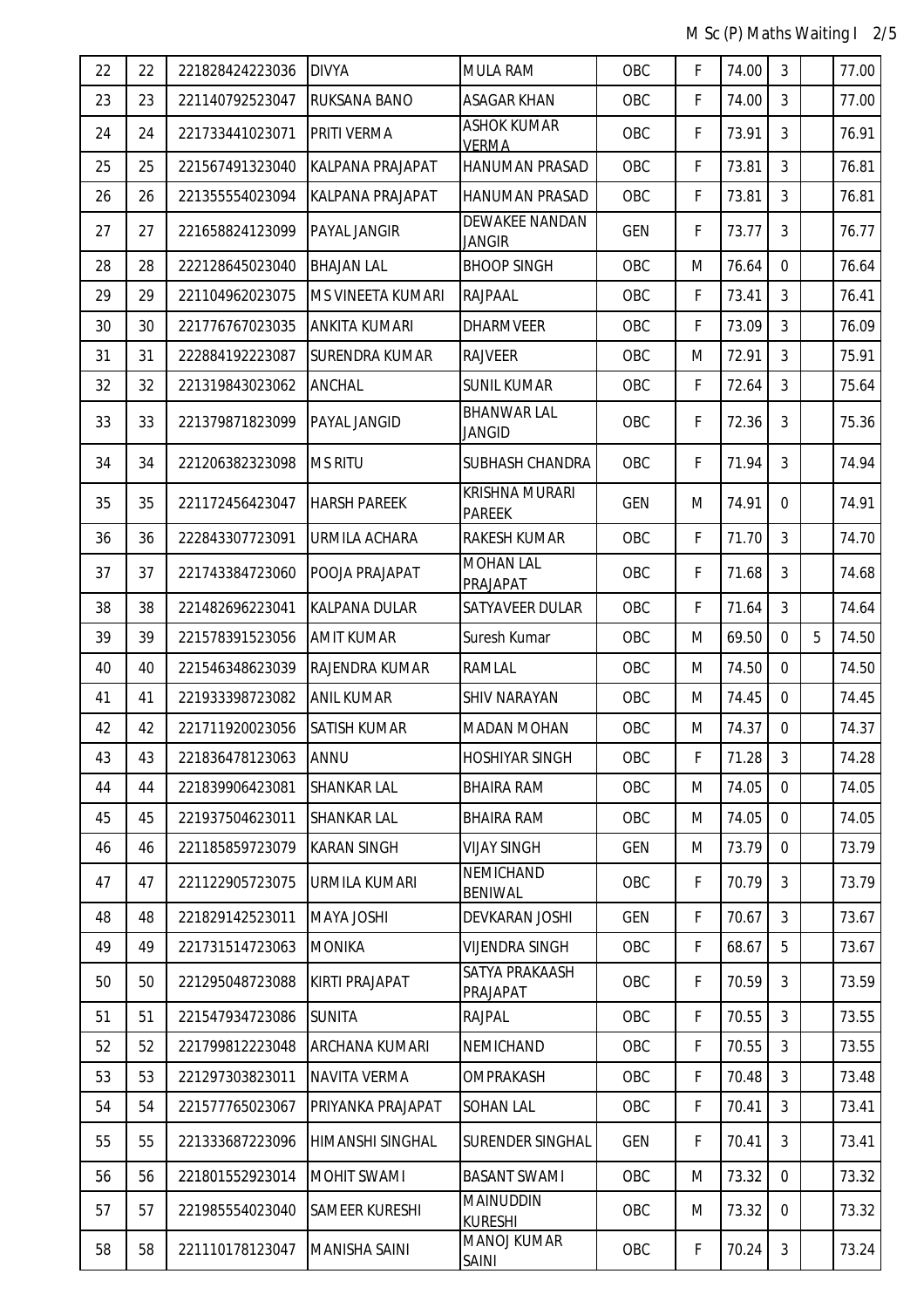M Sc (P) Maths Waiting I 3/5

| 59                  | 59              | 221523363423066 | <b>SUSHMA SHARMA</b>                  | <b>NARENDRA</b>                      | <b>GEN</b> | F | 70.12   | 3              |   | 73.12 |  |
|---------------------|-----------------|-----------------|---------------------------------------|--------------------------------------|------------|---|---------|----------------|---|-------|--|
| 60                  | 60              | 221326527723048 | <b>HARSHITA SONI</b>                  | YOGENDRA SONI                        | OBC        | F | 70.05   | 3              |   | 73.05 |  |
| 61                  | 61              | 221236017323080 | <b>DIYA JOSHI</b>                     | DEENDYAL JOSHI                       | <b>GEN</b> | F | 70.00   | 3              |   | 73.00 |  |
| 62                  | 62              | 221839520223036 | <b>TINA</b>                           | <b>HAWA SINGH</b><br>KHYALIA         | OBC        | F | 70.00   | 3              |   | 73.00 |  |
| 63                  | 63              | 221692506223074 | NILESH SANODIA                        | RAJENDRA PRASAD<br>SANODIA           | OBC        | M | 72.85   | $\mathbf 0$    |   | 72.85 |  |
| <b>EWS CATEGORY</b> |                 |                 |                                       |                                      |            |   |         |                |   |       |  |
| 64                  |                 | 221771951923068 | NIKITA SHARMA                         | KAMAL KUMAR<br><b>SHARMA</b>         | <b>GEN</b> | F | 67.86   | $\overline{3}$ |   | 70.86 |  |
| 65                  | 2               | 221904781723073 | RAHUL SHARMA                          | RAM SWAROOP<br>SHARMA                | <b>GEN</b> | M | 68.95   | $\mathbf 0$    |   | 68.95 |  |
| 66                  | 3               | 221308110323052 | <b>NISHA</b>                          | <b>KRISHAN KUMAR</b>                 | <b>GEN</b> | F | 64.44   | 3              |   | 67.44 |  |
| 67                  | $\overline{4}$  | 221568514023032 | pooja kanwar                          | shivdan singh                        | <b>GEN</b> | F | 64.41   | 3              |   | 67.41 |  |
| 68                  | 5               | 222841216123022 | pooja kanwar                          | shivdan singh                        | <b>GEN</b> | F | 64.41   | 3              |   | 67.41 |  |
| 69                  | 6               | 221560349523063 | NISHANT MAHARSHI                      | <b>SANJAY KUMAR</b>                  | <b>GEN</b> | M | 63.59   | 3              |   | 66.59 |  |
| 70                  | 7               | 222686193723016 | <b>PURUSHOTTAM</b><br>SHARMA          | PARMESHAWAR LAL<br>SHARMA            | <b>GEN</b> | M | 66.44   | $\mathbf 0$    |   | 66.44 |  |
| 71                  | $\overline{8}$  | 222100129423038 | DEVKINANDAN<br><b>SHARMA</b>          | <b>DINESH KUMAR</b><br>SHARMA        | <b>GEN</b> | M | 66.05   | $\overline{0}$ |   | 66.05 |  |
| 72                  | 9               | 221152307623024 | <b>BHARAT SINGH</b>                   | <b>BHAGIRATH SINGH</b>               | <b>GEN</b> | M | 63.14   | $\overline{0}$ |   | 63.14 |  |
| 73                  | 10 <sup>°</sup> | 222524637923066 | AMISHA KUMARI<br><b>MISHRA</b>        | <b>VIJAY KUMAR</b><br><b>MISHRA</b>  | <b>GEN</b> | F | 60.06   | 3              |   | 63.06 |  |
| 74                  | 11              | 221276566023031 | <b>DEEPAK SHARMA</b>                  | LAXMI NARAYAN                        | <b>GEN</b> | M | 62.96   | $\overline{0}$ |   | 62.96 |  |
| 75                  | 12              | 221700205723083 | <b>DEEPAK</b>                         | DHARMVEER SINGH                      | <b>GEN</b> | M | 62.00   | $\overline{0}$ |   | 62.00 |  |
| 76                  | 13              | 221994172723063 | <b>GAUTAM SHARMA</b>                  | <b>MURARI LAL</b><br><b>SHARMA</b>   | <b>GEN</b> | M | 60.36   | 0              |   | 60.36 |  |
| 77                  | 14              | 221795055723016 | SANDEEP SHARMA                        | <b>SHANTI LAL</b><br>SHARMA          | <b>GEN</b> | M | 59.94   | 0              |   | 59.94 |  |
| 78                  | 15              | 221607778023043 | <b>AASHISH LATA</b>                   | RAMRATAN LATA                        | <b>GEN</b> | M | 58.26 0 |                |   | 58.26 |  |
| 79                  | 16              | 222672518023081 | NIRBHAY SHARMA                        | <b>MAHESH KUMAR</b><br><b>SHARMA</b> | <b>GEN</b> | M | 56.79   | 0              |   | 56.79 |  |
| 80                  | 17              | 222315086023065 | RAMKISHAN SHARMA                      | MANGI LAL SAHRMA GEN                 |            | M | 54.26   | $\overline{0}$ |   | 54.26 |  |
| 81                  | 18              | 221288769523062 | <b>KRISHAN KUMAR</b><br><b>SHARMA</b> | DEENDAYAL<br>SHARMA                  | <b>GEN</b> | M | 52.73   | 0              |   | 52.73 |  |
| 82                  | 19              | 222748702023065 | <b>BABU LAL SHARMA</b>                | MANGI LAL SHARMA GEN                 |            | M | 51.74   | 0              |   | 51.74 |  |
| 83                  | 20              | 222811857423046 | OMPRAKASH PANDIA                      | <b>JAGDISH PRASAD</b>                | <b>GEN</b> | M | 47.85   | $\overline{0}$ |   | 47.85 |  |
| <b>OBC CATEGORY</b> |                 |                 |                                       |                                      |            |   |         |                |   |       |  |
| 84                  | 1               | 221626652723068 | MANISHA JANGIR                        | <b>MANOJ KUMAR JANGIR</b>            | OBC        | F | 69.63   | $\overline{3}$ |   | 72.63 |  |
| 85                  | 2               | 221620690023090 | MANOJ KUMAR GATHALA                   | DHOORA RAM GATHALA                   | OBC        | M | 67.60   | $\mathbf 0$    | 5 | 72.60 |  |
| 86                  | 3               | 221769192223026 | <b>DEEPIKA</b>                        | <b>RAMNIWAS</b>                      | OBC        | F | 69.44   | $\overline{3}$ |   | 72.44 |  |
| 87                  | $\overline{4}$  | 221607670723014 | <b>EKTA PANNIWAL</b>                  | PRABHU RAM PANNIWAL                  | OBC        | F | 69.33   | $\overline{3}$ |   | 72.33 |  |
| 88                  | 5               | 221603180023036 | <b>VEENA PRAJAPAT</b>                 | DHARMENDRA KUMAR<br>PRAJAPAT         | OBC        | F | 69.21   | $\overline{3}$ |   | 72.21 |  |
| 89                  | 6               | 221442226923070 | PRABHAT                               | <b>INDRAJ</b>                        | OBC        | M | 72.17   | $\overline{0}$ |   | 72.17 |  |
| 90                  | 7               | 221686249123037 | NISHA PRAJAPAT                        | <b>SUNIL KUMAR</b>                   | OBC        | F | 69.14   | $\overline{3}$ |   | 72.14 |  |
| 91                  | $\, 8$          | 221436684923031 | ANIL CHOUDHARY                        | <b>BHOOP SINGH DHAYAL</b>            | OBC        | M | 72.00   | $\overline{0}$ |   | 72.00 |  |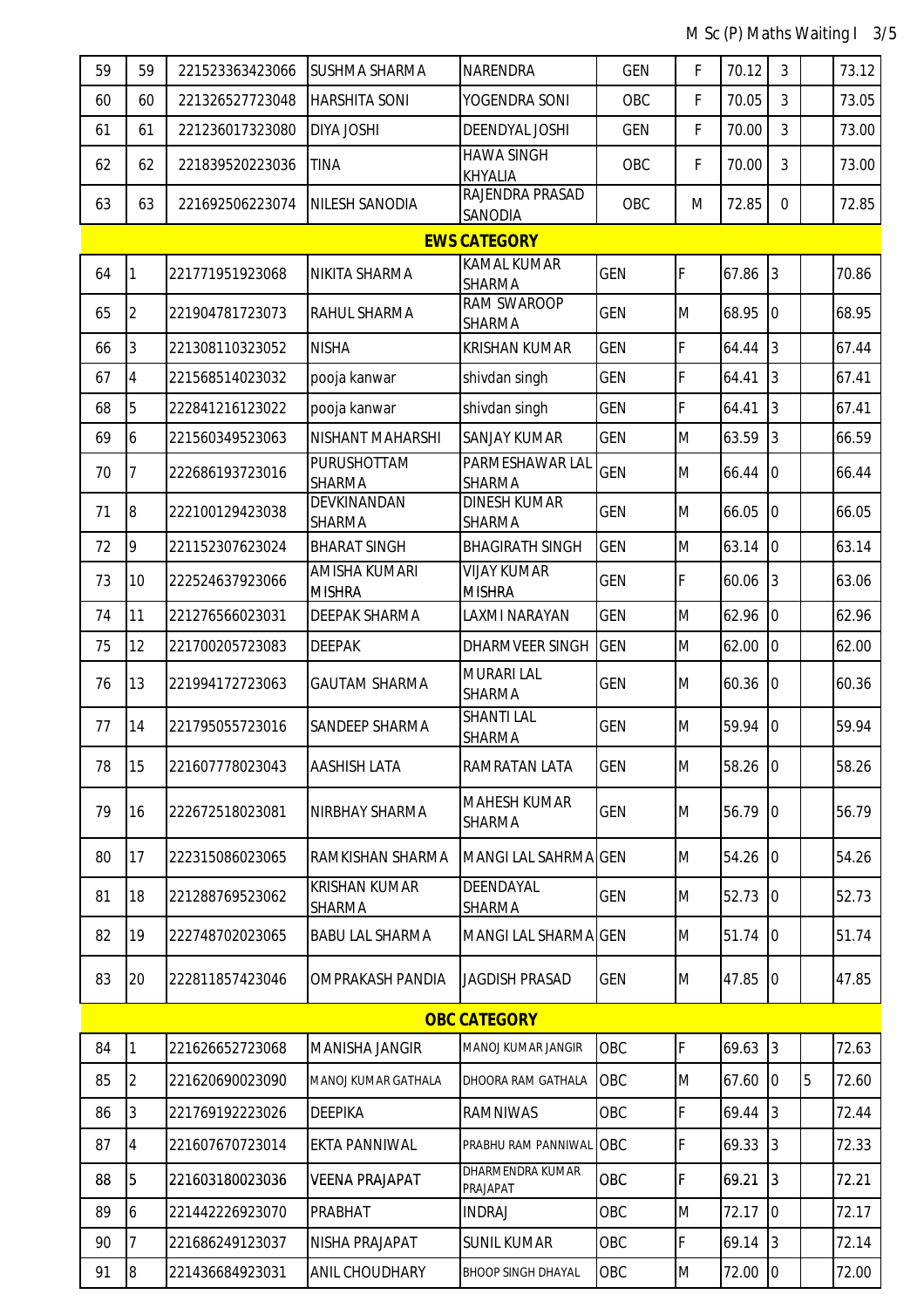| 92  | 9              | 221462190823090 | <b>POOJA</b>                               | <b>RAMJI LAL</b>         | OBC       | F | 68.82   | $\vert$ 3      | 71.82 |
|-----|----------------|-----------------|--------------------------------------------|--------------------------|-----------|---|---------|----------------|-------|
| 93  | 10             | 221182519023011 | PRIYANKA KUMARI ACHARA                     | <b>NORANG RAM</b>        | OBC       | F | 68.73   | 3              | 71.73 |
| 94  | 11             | 221975680323067 | <b>KARAN JAKHAR</b>                        | <b>MOHAN LAL</b>         | OBC       | M | 71.64   | $\overline{0}$ | 71.64 |
| 95  | 12             | 221267103123066 | PUNAM SAINI                                | SANWAR MAL SAINI         | OBC       | F | 68.63   | 3              | 71.63 |
| 96  | 13             | 221409786523099 | POOJA BHASKAR                              | CHANDRA PRAKASH          | OBC       | F | 68.55   | 3              | 71.55 |
| 97  | 14             | 221961455123046 | SANJU DHAKA                                | <b>BHANWAR LAL</b>       | OBC       | F | 68.44   | 3              | 71.44 |
| 98  | 15             | 221676493723020 | <b>MANISHA KUMARI</b>                      | <b>RAJVEER</b>           | OBC       | F | 68.36   | $\overline{3}$ | 71.36 |
| 99  | 16             | 221290662423036 | TANVI KANWAR                               | SITARAM RAM SINGH        | OBC       | F | 68.32   | 3              | 71.32 |
| 100 | 17             | 221430880823060 | <b>MONIKA</b>                              | MAHENDRA SINGH           | OBC       | F | 68.30   | 3              | 71.30 |
| 101 | 18             | 221834316923016 | PAWAN KUMAR SUTHAR                         | PITHA RAM                | OBC       | M | 71.23   | $\overline{0}$ | 71.23 |
| 102 | 19             | 221563491723036 | <b>NISHA SAINI</b>                         | RAJKUMAR SAINI           | OBC       | F | 68.21   | 3              | 71.21 |
| 103 | 20             | 221737489023079 | <b>MOHD TALIM</b>                          | YASIN KHAN               | OBC       | M | 71.00   | $\overline{0}$ | 71.00 |
| 104 | 21             | 221280525423074 | <b>SUNITA DEHRU</b>                        | SANWATA RAM              | OBC       | F | 68.00   | 3              | 71.00 |
| 105 | 22             | 222706543023041 | <b>NAVEEN KUMAR</b>                        | <b>SUBHASH CHANDER</b>   | OBC       | M | 70.84   | $\overline{0}$ | 70.84 |
| 106 | 23             | 221152809523032 | POOJA                                      | SHISHUPAL KAJLA          | OBC       | F | 67.83   | 3              | 70.83 |
| 107 | 24             | 221264729323068 | <b>SUSHILA SARAN</b>                       | NARAYAN PRASAD           | OBC       | F | 67.75   | $\overline{3}$ | 70.75 |
| 108 | 25             | 221491503323081 | RONAK CHAUDHARY                            | <b>MAHIPAL SINGH</b>     | OBC       | F | 67.59   | 3              | 70.59 |
| 109 | 26             | 222931602023092 | <b>JAISHREE SWAMI</b>                      | MEGHRAJ SWAMI            | OBC       | F | 67.50   | 3              | 70.50 |
| 110 | 27             | 221435069023065 | POOJA SAHARAN                              | LALCHAND SAHARAN         | OBC       | F | 67.36   | 3              | 70.36 |
| 111 | 28             | 221393764423089 | YOGESH KUMAR                               | VIJAY KUMAR              | OBC       | M | 70.27   | $\overline{0}$ | 70.27 |
| 112 | 29             | 221416262723014 | <b>ANITA</b>                               | <b>BALWAN SINGH</b>      | OBC       | F | 67.27   | 3              | 70.27 |
| 113 | 30             | 221853048923070 | babita kumari                              | mamraj                   | OBC       | F | 67.11   | 3              | 70.11 |
| 114 | 31             | 221693817823022 | <b>MANISH KUMAR</b>                        | <b>ISHWAR SINGH</b>      | OBC       | M | 70.00   | $\overline{0}$ | 70.00 |
| 115 | 32             | 221313731323045 | <b>NAVEEN BALARA</b>                       | <b>SURAJ BHAN</b>        | OBC       | M | 70.00 0 |                | 70.00 |
| 116 | 33             | 221679393123040 | POOJA SHIVRAN                              | NARENDRA SHIVRAN         | OBC       | F | 66.94   | $\overline{3}$ | 69.94 |
| 117 | 34             | 221728873223093 | <b>AINA SAINI</b>                          | RAJKUMAR SAINI           | OBC       | F | 66.77   | 3              | 69.77 |
| 118 | 35             | 221239526323021 | SONIYA SAINI                               | MAHENDRA KUMAR<br>SAINI  | OBC       | F | 66.77   | 3              | 69.77 |
| 119 | 36             | 221819157923058 | PRAVEEN KUMAR                              | <b>MAN SINGH</b>         | OBC       | M | 69.73   | $\overline{0}$ | 69.73 |
|     |                |                 |                                            | <b>SC CATEGORY</b>       |           |   |         |                |       |
| 120 | 1              | 221338973923050 | <b>REKHA BAROR</b>                         | <b>ASHOK KUMAR BAROR</b> | <b>SC</b> | F | 67.86   | $\overline{3}$ | 70.86 |
| 121 | $\overline{2}$ | 221230704023019 | <b>VIKASH KUMAR</b>                        | <b>DHUP SINGH</b>        | <b>SC</b> | M | 70.68   | $\overline{0}$ | 70.68 |
| 122 | $\overline{3}$ | 221184178723052 | ANUJ SISODIA                               | <b>BAHADUR SINGH</b>     | SC        | M | 69.79   | $\overline{0}$ | 69.79 |
| 123 | 4              | 221402096323028 | <b>ANUJ SISODIA</b>                        | <b>BAHADUR SINGH</b>     | <b>SC</b> | M | 69.79   | $\overline{0}$ | 69.79 |
| 124 | 5              | 221779687523022 | <b>HARI RAM</b>                            | MAHENDRA SINGH           | <b>SC</b> | M | 69.50   | $\overline{0}$ | 69.50 |
| 125 | 6              | 221943400823040 | POONAM SARVA                               | MAHENDRA KUMAR           | <b>SC</b> | F | 66.27   | 3              | 69.27 |
| 126 | 7              | 221765043123024 | <b>POONAM</b>                              | PAPPU RAM                | <b>SC</b> | F | 66.23   | $\overline{3}$ | 69.23 |
| 127 | $\overline{8}$ | 221460445623070 | RAMAN DEEP SINGH                           | <b>ROHITASH</b>          | <b>SC</b> | M | 68.68   | $\overline{0}$ | 68.68 |
| 128 | 9              | 221411328123068 | RAVINDRA KUMAR INDALIYA GOPAL RAM INDALIYA |                          | SC        | M | 68.18   | $\overline{0}$ | 68.18 |
| 129 | 10             | 221356928323093 | PRITA                                      | <b>GULAB</b>             | <b>SC</b> | F | 64.96   | $\overline{3}$ | 67.96 |
| 130 | 11             | 221339281723082 | KOSHINDRA KUMAR                            | PRAKASH CHAND            | SC        | M | 63.61   | 3              | 66.61 |